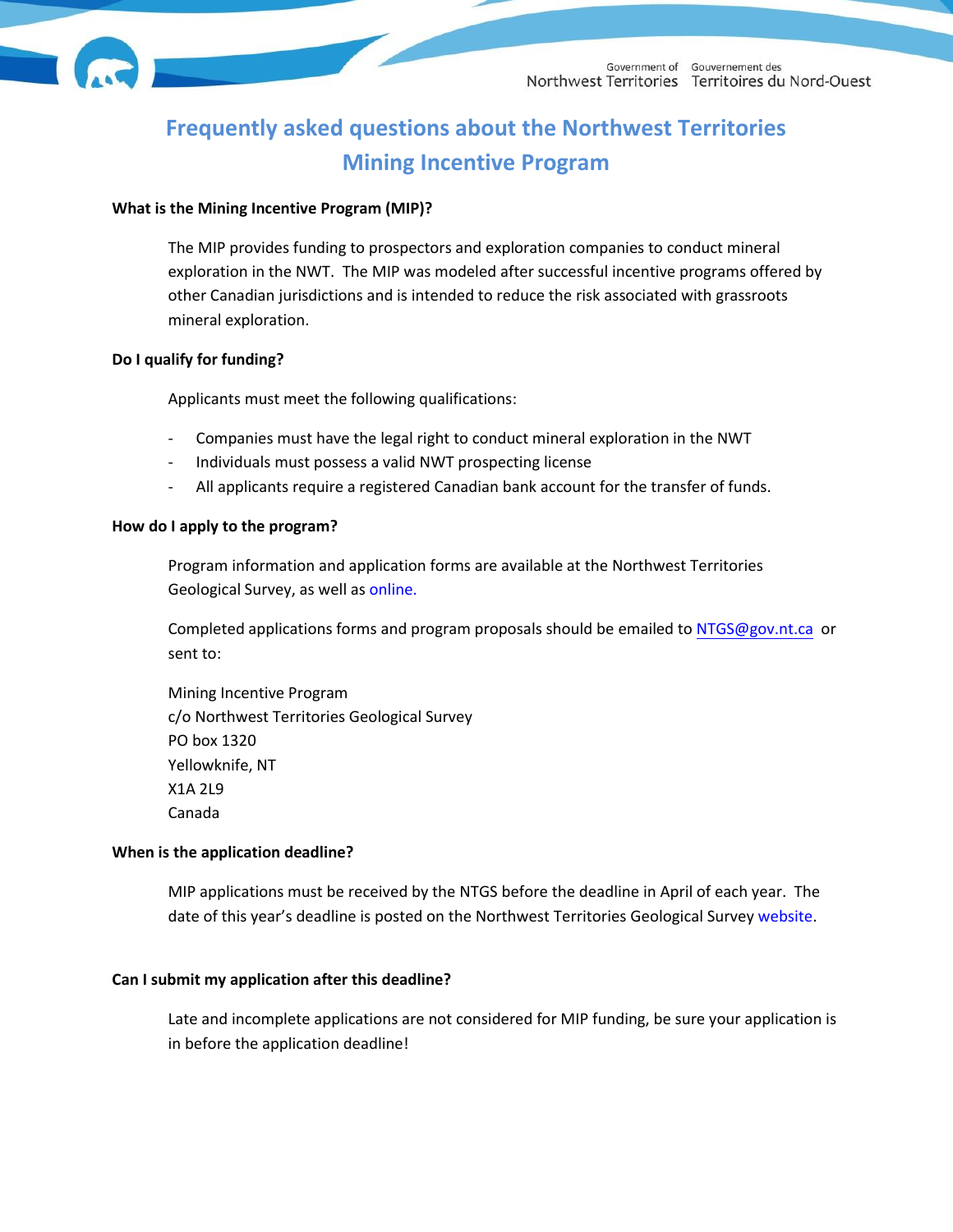

## **Are there other important dates or deadlines?**

Yes, the deadlines for the MIP are **approximately**:

- Application: **Mid-April (change slightly each year)**
- Interim Reporting: **October 1st**
- **-** Project Completion: **March 31st**
- **-** Final Reporting: **April 1st**
- Annual Spending Update: **st , each year until the program is completed**

Applications received after the application deadline will not be considered. See this year's [application deadline.](http://www.nwtgeoscience.ca/mip)

All applicants must submit a completed interim report form prior to the Oct  $1<sup>st</sup>$  interim reporting deadline.

Project work must be completed by March  $31^{st}$ .

A final report is due on April  $1^{st}$ . This deadline allows for assessment of an applicant's past performance prior to considering new MIP funding requests. Early reporting is appreciated and may result in accelerated final payment.

Annual spending updates are due on April  $1^{st}$  of each year until the program is completed.

Late reporting may result in grant forfeiture and may affect future eligibility for MIP funding.

# **Do I need to read the Prospector Guide / Corporate Guide in order to apply?**

All applicants should review the appropriate program guide before submitting their application. There are many requirements for MIP funding and applications that don't meet them are not considered.

# **Do I need to enter the complete budget for my project on the application form?**

No. Only the eligible expenses that you wish to propose for MIP funding should be entered on the application form budget. Your program's overall budget should be included in your detailed proposal.

# **On what basis is funding awarded?**

All program applications are evaluate by the expert staff of the Northwest Territories Geological Survey and other divisions of the Department of Industry, Tourism and Investment. Applications that maximize the use of NWT goods and services will be ranked higher than comparable applications that do not. For full evaluation criteria, please consult the [program guides](https://www.nwtgeoscience.ca/services/mining-incentive-program).